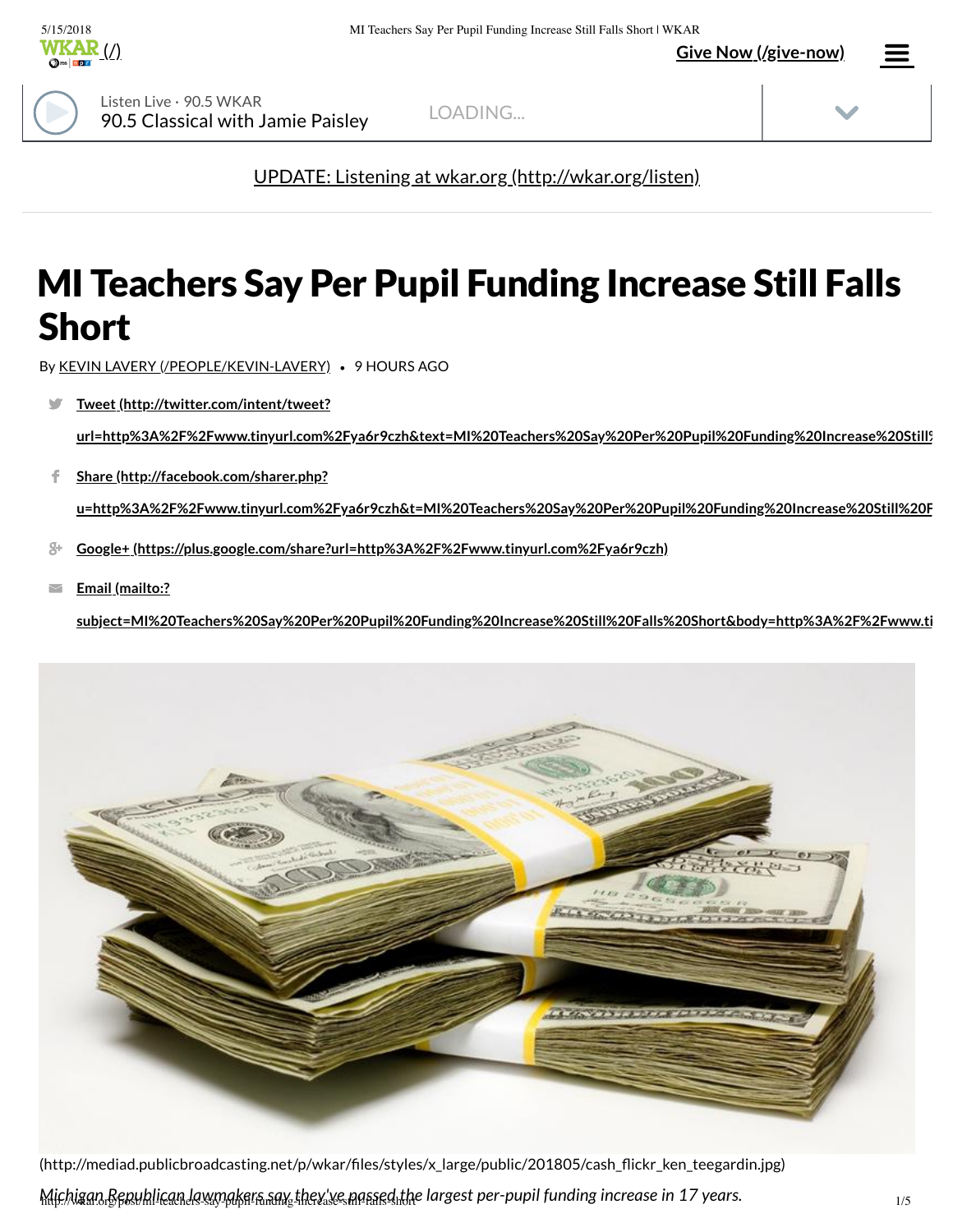The Michigan Legislature has approved a \$57 billion budget package that includes what GOP leaders tout as the largest per-student spending increase in 17 years. The state will crunch those numbers to prepare a nal budget for Governor Snyder's signature. But Michigan teachers say the funding boost won't soothe the crunch they've been feeling for years.

4:38 Listen

A decade after plunging into the deepest economic whirlpool since the FDR era, most politicians agree Michigan is now sitting high and dry. Emboldened by strong job growth and a series of tax cuts, Republican lawmakers in 2018 are pumping more dollars into K-12 education.

"Federal tax cuts and state tax cuts put a lot of money into the economy, and it feeds right back into the School Aid Fund," says state senator Phil Pavlov (R-Port Huron).

Pavlov chairs the Michigan Senate Education Committee. He helped create the plan [\(https://www.legislature.mi.gov/documents/2017-2018/billanalysis/Senate/pdf/2017-SFA-0863-](https://www.legislature.mi.gov/documents/2017-2018/billanalysis/Senate/pdf/2017-SFA-0863-U.pdf) U.pdf)that would give school districts up to \$230 more per student next fall. Pavlov says that's only part of the big picture.

"There's over \$2 billion worth of targeted categorical line items in this budget that go to support unique programming across the state," Pavlov says. "So, that number certainly represents a commitment to do unique and innovative things for our districts."

While the Michigan Education Association recognizes the legislature's gesture, it's not celebrating it.

"To be fair, it is a bigger increase than usual," says MEA economist Ruth Beier. "But the problem is the base wasn't big enough in the first place."

Beier disputes Pavlov's notion that tax cuts improve the economy. She says that's been true in Michigan ever since 1994, when Proposal A [\(https://www.michigan.gov/documents/propa\\_3172\\_7.pdf\)](https://www.michigan.gov/documents/propa_3172_7.pdf) switched the school funding mechanism from property taxes to sales taxes. That, she says, ultimately led the state to cut its foundation allowance by nearly \$500 per student back in 2012. The costs have been apparent.

"Because of our funding system, we've had to increase class size, we've had to cut AP classes and special programs in almost every single district. We've had to cut teacher pay. We've had to increase the cost of benefits and increase the cost of retirement for teachers...so that people don't want to become teachers anymore."

http://wkar.org/post/mi-teachers-say-pupil-funding-increase-still-falls-short 2/5 Beier believes Michigan should invest as much as \$1,500 more per student to recover from years of cuts. That's more than six times the top end of this year's proposal.